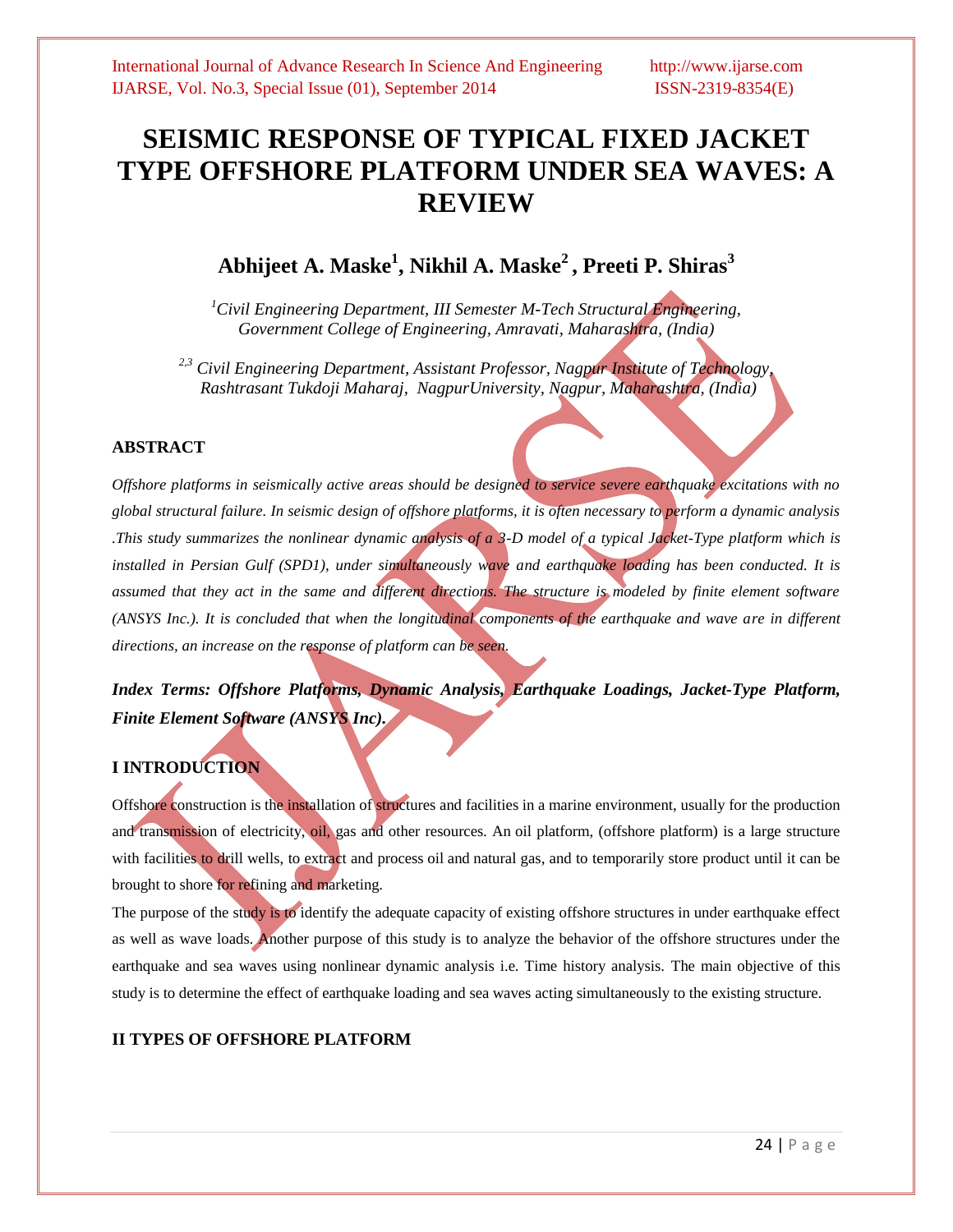

**Fig : 1), 2) conventional fixed platforms; 3) compliant tower; 4, 5) tension leg platform; 6) spar platform; 7,8) semi-submersibles; 9) floating production, storage, and offloading facility; 10) sub-sea completion and tie-back to host facility.** 

#### **II LITERATURE REVIEW**

#### **2.1 Morrison's Equation**

The resulting force on a body in an unsteady flow is given by,



#### **Khosro Bargi et.al (2011)**

Assessed seismic response of fixed jacket type offshore platform under sea waves according to the API Recommended Practice 2A-WSD.

The results obtained from study show that the maximum displacement response of platform under combination of two loads (earthquake and wave loads) are more than maximum displacement response of earthquake load alone.

#### **Shehata E. Abdel Raheem (2013)**

Presents the study of nonlinear response of fixed jacket type offshore platform currently installed in Suez gulf, Red sea and it is analyzed using nonlinear dynamic analysis program SAP 2000.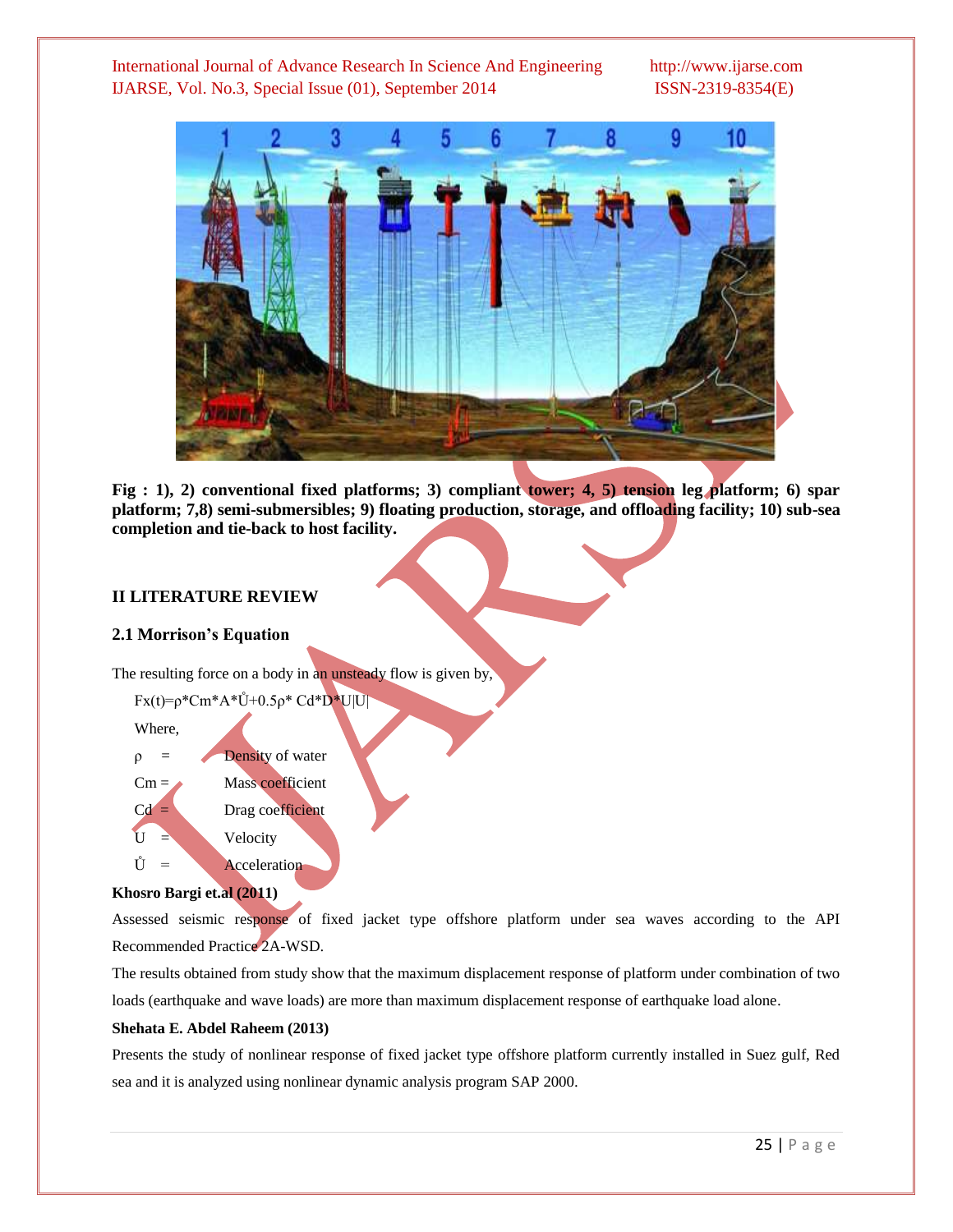Concluded that the reduction of dynamic stress amplitude of an offshore structure by 15% can extend the service life over two times, and can result in decreasing the expenditure on the maintenance and inspection of the structure.

#### **Elsayed M.A.Abdel Aal et.al (2012)**

Presents the study about fixed jacket type offshore platform. From results of non-linear analysis, they concluded that nonlinear analysis is required for a realistic determination of the behavior of structure and to obtain an economical and rational structural design.

#### **American Petroleum Institute ,API-RP2A 1997 (2.2)**

The majority of world's platforms have been designed according to the different editions of recommended practice by the American Petroleum Institute (API)

Environmental loads with the exception of earthquake, should be combined in a manner consistent with the probability of their simultaneously occurrence during the loading condition being consider.

#### **2.2 Concluding Remarks**

The research has shown that nonlinear analysis is very essential to the offshore structure which is one of the important structures, subjected to earthquake and sea waves. Therefore, an attempt has been made to investigate the behavior of offshore structure to sustain under earthquake as well as wave effect using Time History analysis.

### **III METHODOLOGY**

This study is based on nonlinear analysis of fixed jacket type platform of offshore structure. In this chapter summary of various parameters defining the computational model and the frame geometry considered for this study are explained. Accurate modeling of the nonlinear properties of various structural elements is very important in nonlinear analysis.

### **3.1 Structure Geometry**

The general purpose finite element analysis software ANSYS 9 was used to perform analyses. Fig. 3.1 shows a 3D Computer models of the fixed jacket based offshore platform.



**Fig 3.1 Schematic Model of Jacket-Type Platform**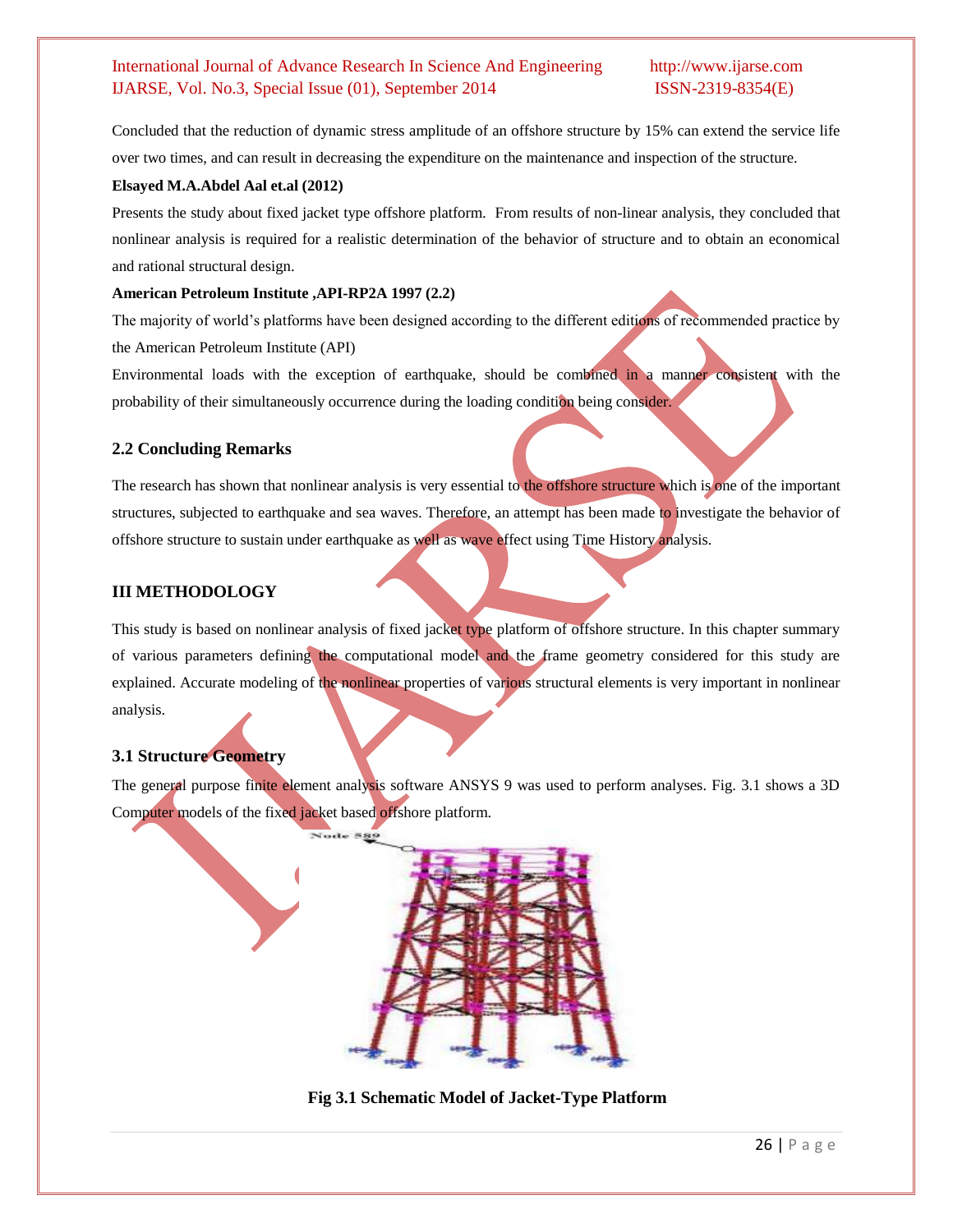The Seismic response of a fixed jacket type offshore platform will be carried out Non-linearly i.e. by Time history analysis. The different time histories to be used are as follows:

- 1. El-Centro
- 2. Kobe
- 3. Tabas (Source: [http://PEER.Berkeley.edu.html\)](http://peer.berkeley.edu.html/)

Figures below, showing the longitudinal and horizontal components of time-history of earthquake displacement which are used in this study.



**Fig 3.2 Time history Longitudinal and horizontal component of El Centro**







**Fig 3.4 Time history Longitudinal and horizontal component of Tabas**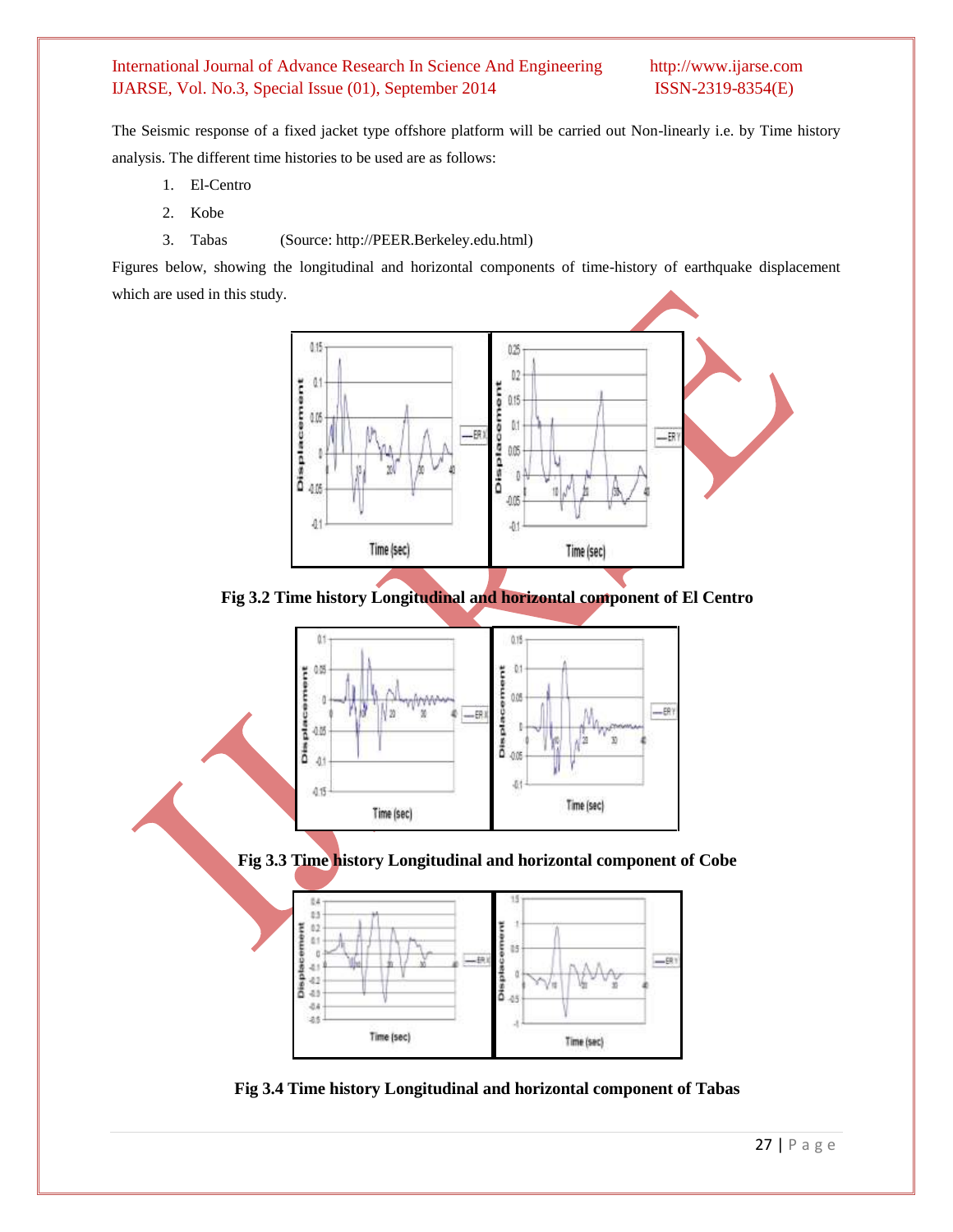#### **3.2 Analysis Procedure**

Wave and earthquake phenomena occur at different direction. Studied structure is symmetric around Y direction, therefore according to Figure 3.5, for analysis, four directions for earthquake and wave loads imposed on structure are selected.



**Fig 3.5 Wave and Earthquake imposed direction**

In order to evaluate the response of studied platform under earthquake and wave loads, simultaneously four studies regarding to wave and earthquake directions have been performed. In the first study, only earthquake load analysis was performed at four directions Figure 3.5.

Regarding to the random features of sea waves, since it is possible that the direction of wave and earthquake loads to be different, in the second analysis, earthquake longitudinal component fixed at zero direction simultaneously acts with wave load at four directions.

For tertiary analysis, wave load component fixed at zero direction simultaneously acts with earthquake longitudinal component at four directions. For all conditions, both earthquake longitudinal and horizontal components were used. Finally, analysis for 100 years wave was performed at four directions.

# **IV RESULT AND DISCUSSION**

The selected model is analyzed using non linear dynamic analysis. At first results from dynamic analysis for modal verification and then results from time history analysis are discussed in this chapter.

### **4.1 Results from Dynamic Analysis**

A dynamic analysis is normally mandatory for every offshore structure, but can be restricted to the main modes in the case of stiff structures. The first step in a dynamic analysis consists of determining the principal natural vibration mode shapes and frequencies of the undamped, multi-degree-of-freedom structure. First rigid structures have a fundamental vibration period well below the range of wave periods (typically less than 3sec.), first and second modes are effective on structure behavior and higher order mode shapes having less effects on structure behavior.

In order to model verification, 10 first modes of structure compared with initial design modes. It shows that first and second modes correspond with fact and high order modes have approximately 35% - 50% difference, because jacket modeled with equivalent pile length. This comparison is show in Table 4.1.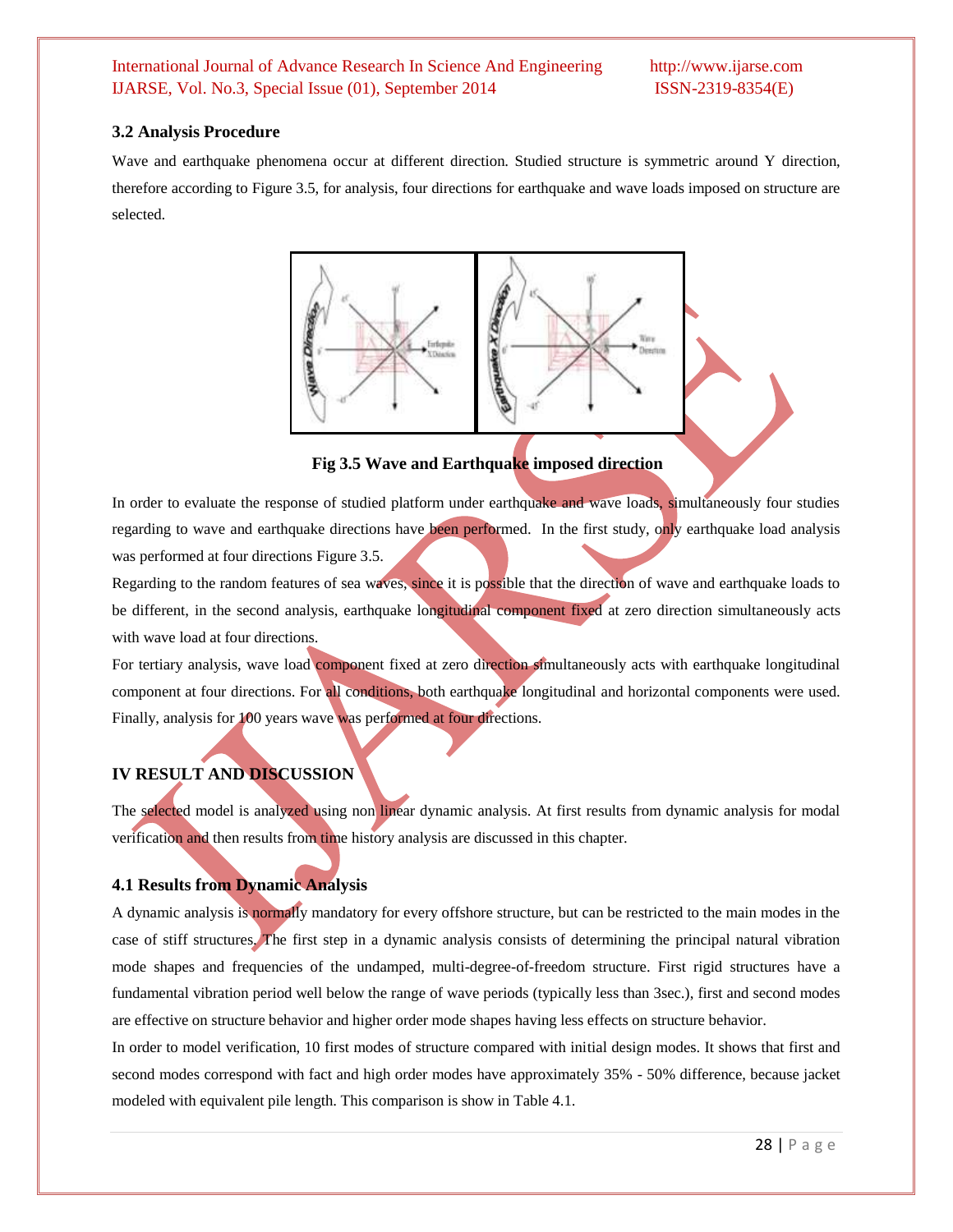| Mode           | <b>Model Periods (sec)</b> | <b>SPD1 Periods (sec)</b> | % Error |  |  |
|----------------|----------------------------|---------------------------|---------|--|--|
| 1              | 2.02                       | 2.05                      | $-1.4$  |  |  |
| $\overline{2}$ | 1.89                       | 1.9                       | $-0.5$  |  |  |
| 3              | 0.77                       | 1.52                      | $-49.0$ |  |  |
| $\overline{4}$ | 0.47                       | 0.82                      | $-42.1$ |  |  |
| 5              | 0.44                       | 0.75                      | $-41.1$ |  |  |
| 6              | 0.32                       | 0.53                      | $-39.1$ |  |  |
| $\overline{7}$ | 0.32                       | 0.5                       | $-36.4$ |  |  |
| 8              | 0.30                       | 0.49                      | $-38.3$ |  |  |
| 9              | 0.30                       | 0.47                      | $-36.0$ |  |  |
| 10             | 0.29                       | 0.46                      | $-36.5$ |  |  |

#### **Table 4.1: Comparison of results**

#### **4.2 Results from Time History Analysis**

Results obtained from different time history analysis at node 589 (one of the dek's node) as shown in figures given below.







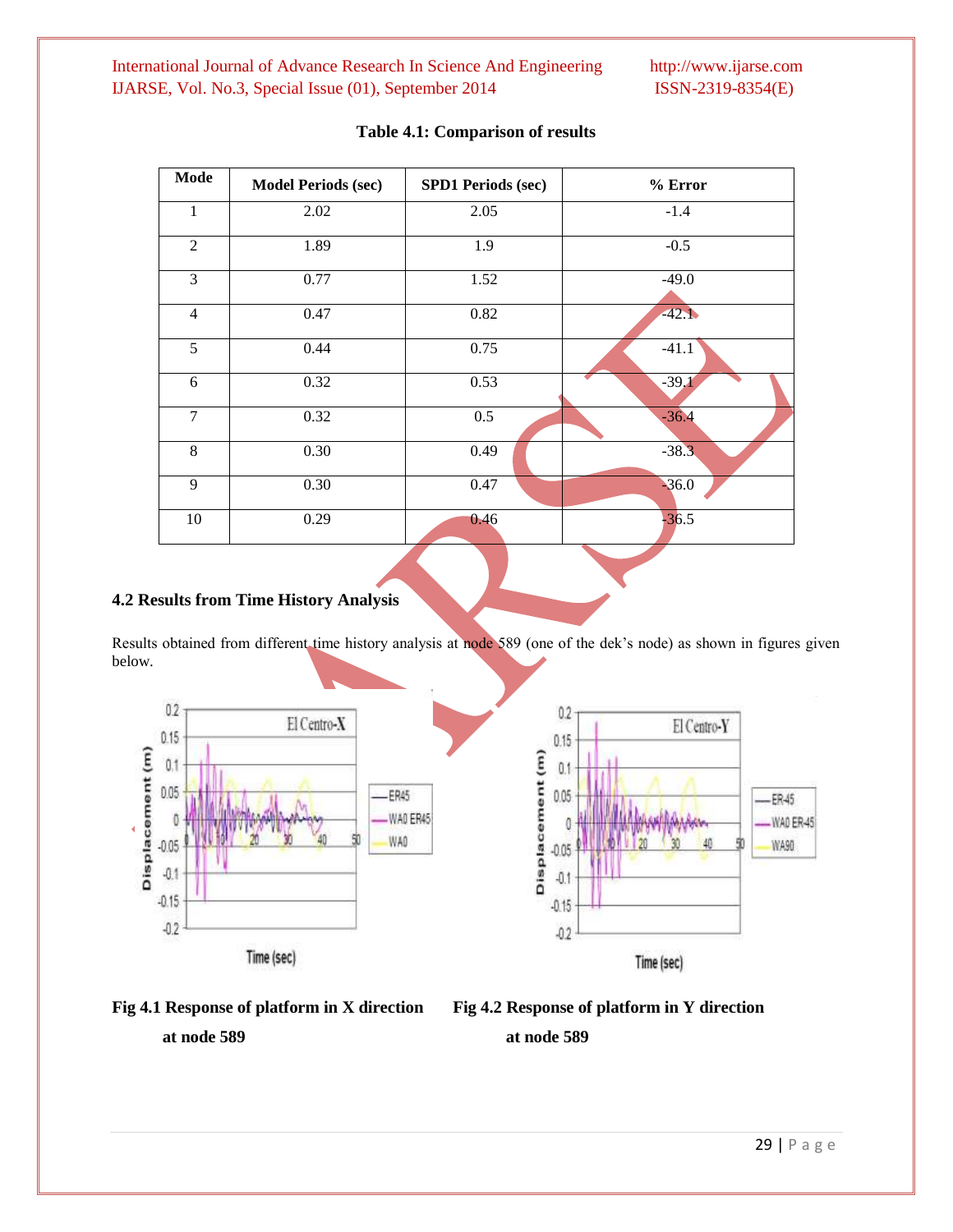

 **Fig 4.5 Response of platform in X direction Fig 4.6 Response of platform in Y direction at node 589 at node 589 (Loads: pink line: earthquake; Blue line: earthquake and wave; Yellow line: 100 years wave)**

**Drift of Structure**

This study shows significant difference between drift under simultaneously wave and earthquake loads compared with regulations criteria (for earthquake load). This difference is shown in Table 4.2.

| <b>Earthquake</b>        | El-Centro |      | Kobe |      | <b>Tabas</b> |              |
|--------------------------|-----------|------|------|------|--------------|--------------|
| Direction                | X         | Y    | X    | v    | Χ            | $\mathbf{v}$ |
| Difference ratio between |           |      |      |      |              |              |
| wave and earthquake      | 1.97      | 1.94 | 2.65 | 1.94 | 1.71         | 1.75         |
| compared with earthquake |           |      |      |      |              |              |

### **Table 4.2: Difference between Drifts.**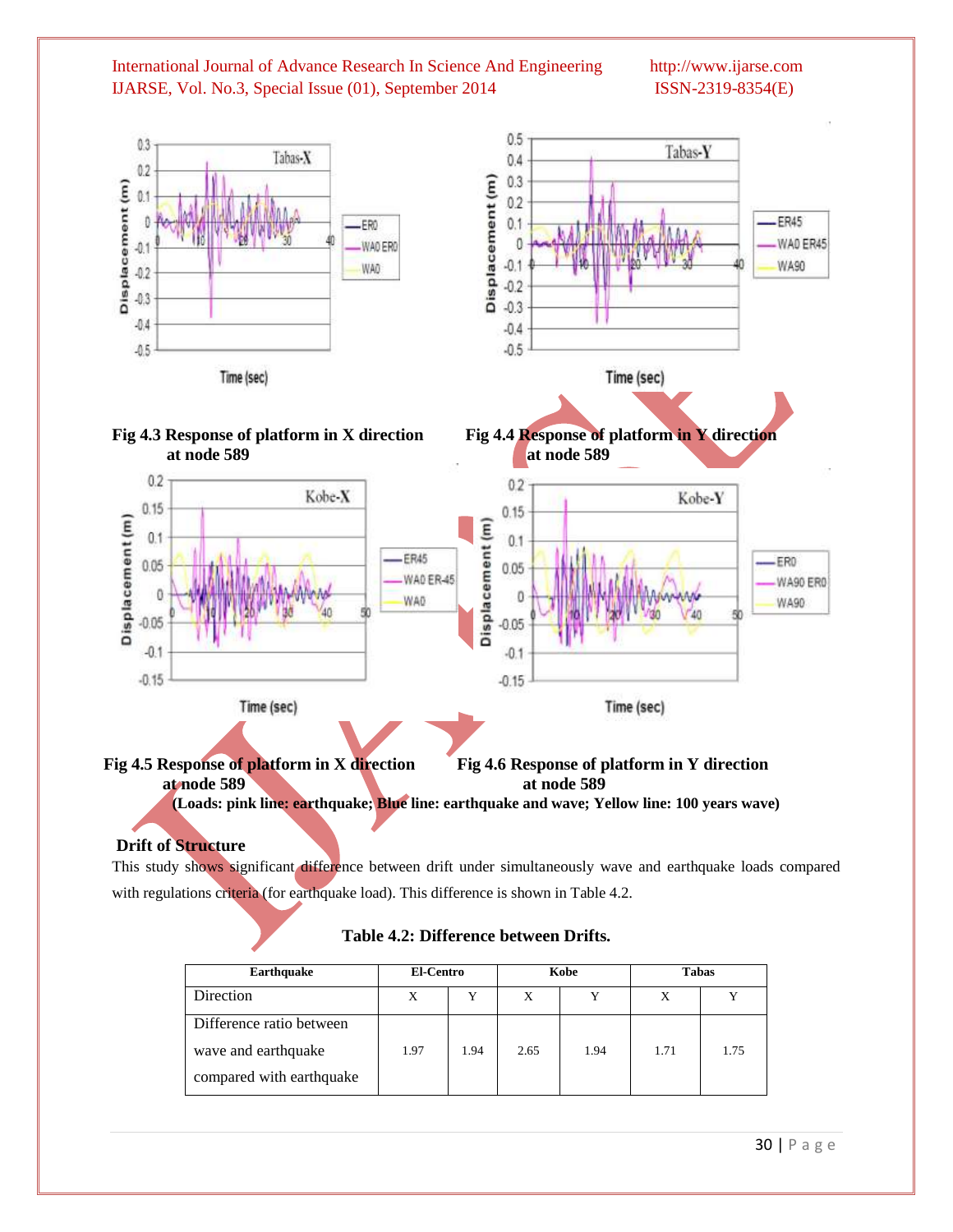| alone                    |      |      |      |      |      |      |
|--------------------------|------|------|------|------|------|------|
| Difference percent ratio |      | 2.41 | 2.15 | 2.13 | 6.81 | 5.74 |
| between wave and         | 2.74 |      |      |      |      |      |
| earthquake compared with |      |      |      |      |      |      |
| 100 years wave           |      |      |      |      |      |      |

The response of jacket under wave loading and El-Centro seismic loading was studied on severe direction separately.

This comparison was done for other seismic records and other conditions. Those results are shown below.

This method of analysis considers the wave in one direction is constant and earthquake lateral component direction is applied 45 degrees by 45 degrees. The drift of node 589 is evaluated in X direction. Figure 4.7 shows the result of effect of non-directional act of wave and earthquake components on jacket.



# **Fig 4.7 Comparison of X direction Drift when water wave lateral component is applied on zero degree and seismic lateral component is applied 450 by 450.**

According to the Figure 4.8 the result is that the maximum drift on X direction occurs when the seismic lateral component is applied on 45 degrees and water wave is applied on zero degree.



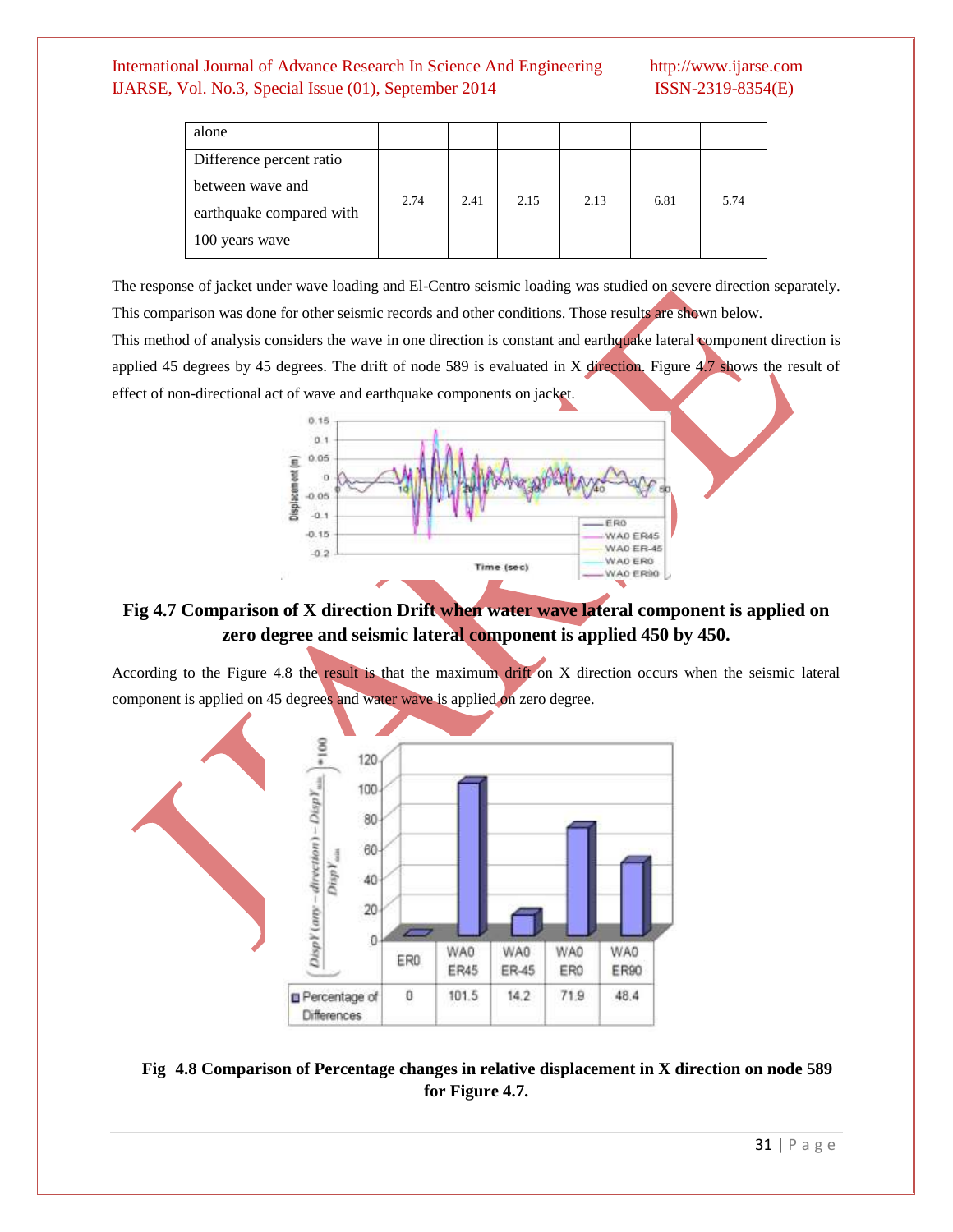Figure 4.9 shows the comparison effect of non-directional of water wave and seismic lateral component such as conditions discussed above, but Y direction drift is studied.



**Fig 4.9 Comparison of Y direction Drift when the water wave lateral component is applied on zero degree and seismic lateral component is applied 450 by 450.**

According to Figure 4.10 the result is that the maximum drift on Y direction occurs when the seismic lateral component is applied on –45 degrees and water wave is applied on zero degree.



**Fig 4.10 Comparison of Percentage changes in relative displacement in X direction on node 589 for Figure 4.9.**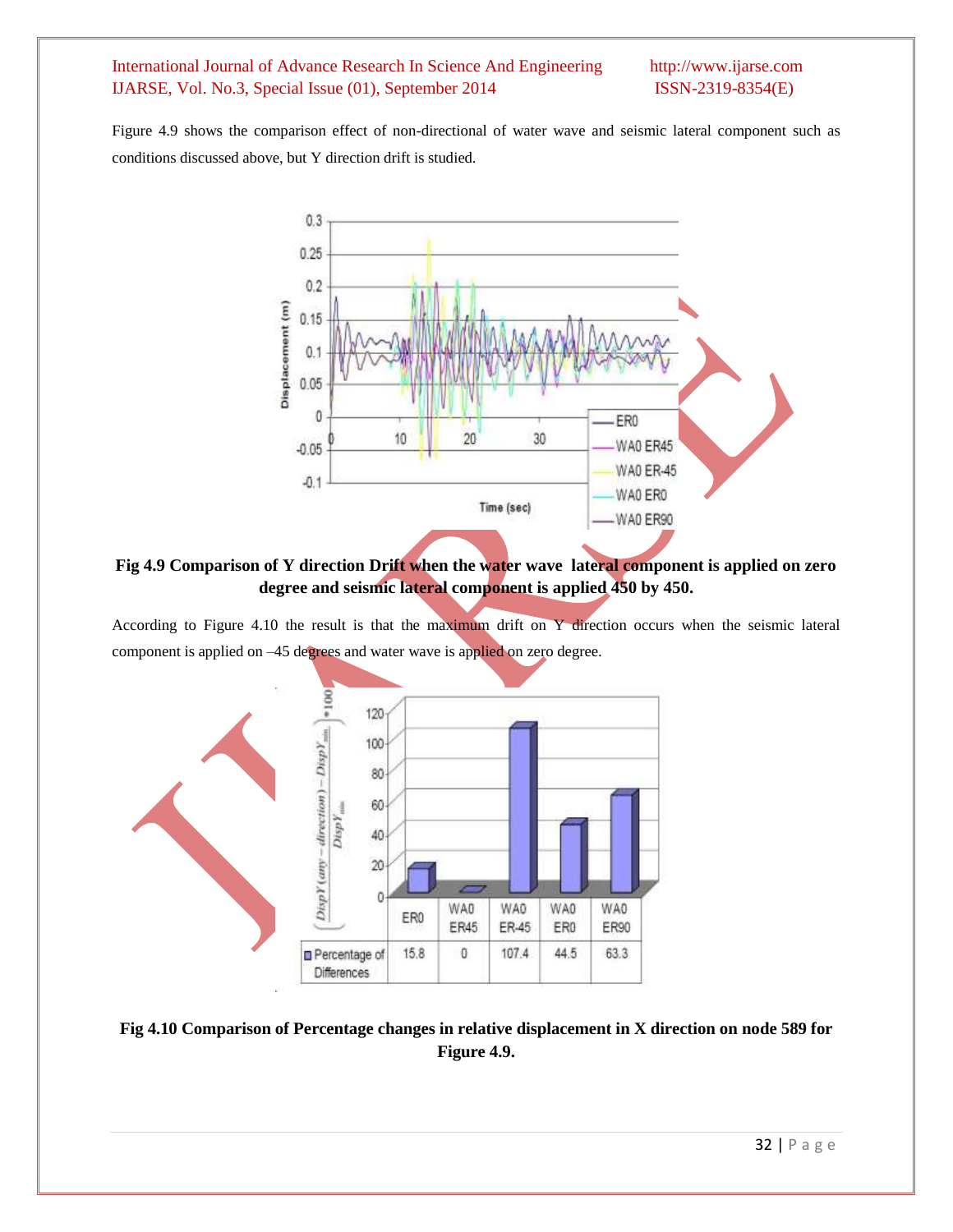Figure 4.11 shows the comparison of non-directional effect of water wave and seismic lateral component applied simultaneously on jacket. In this case the direction of seismic lateral component is constant on zero degree and water wave direction changes 45 degrees by 45 degrees. Drifts are compared in X direction for node 589.



## **Figure 4.11 Comparison of drifts on X direction when seismic lateral is applied on zero degree and water wave direction changes 450 by 450.**

Figure 4.12 shows that maximum drift on X direction when the seismic lateral component is applied in zero degree and water wave is applied in -45 degrees. The same comparison for drift in Y direction for node 589 is given below.



# **Figure 4.12 Comparison of Percentage changes in relative displacement in X direction on node 589 for Figure 4.11.**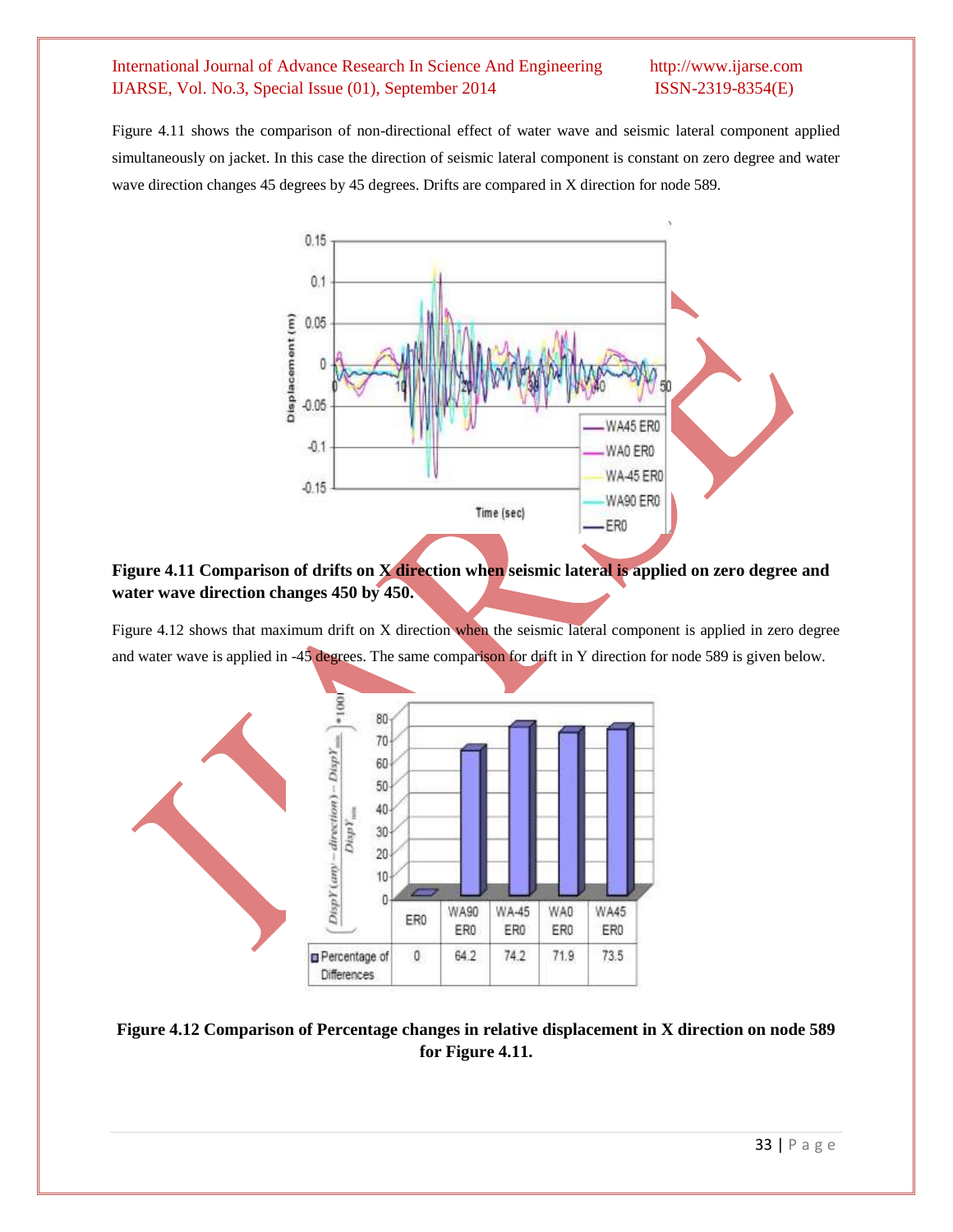Figure 4.13 shows the comparison of non-directional effect of water wave and seismic lateral component applied simultaneously on jacket. In this case the direction of seismic lateral component is constant on zero degree and water wave direction changes 45 degrees by 45 degrees. Drifts are compared in Y direction for node 589.



**Figure 4.13 Comparison of drifts on Y direction when seismic lateral is applied on zero degree and water wave direction changes 45 degrees by 45 degrees.**

Finally, Figure 4.14 shows that maximum drift on Y direction when the seismic lateral component is applied in zero degree and water wave is applied in 45 degrees.